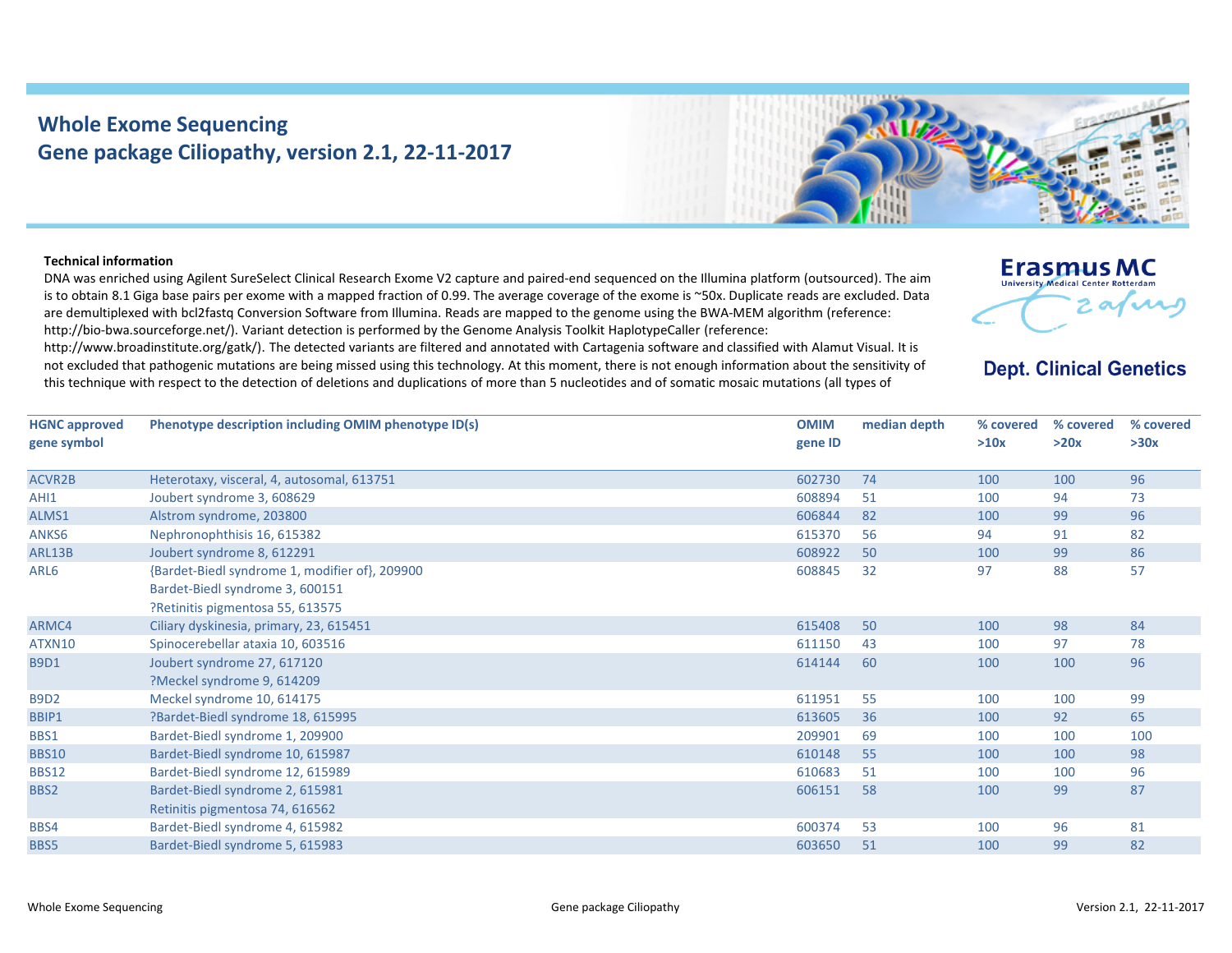| <b>HGNC approved</b>                       | Phenotype description including OMIM phenotype ID(s)                | <b>OMIM</b> | median depth | % covered | % covered | % covered |
|--------------------------------------------|---------------------------------------------------------------------|-------------|--------------|-----------|-----------|-----------|
| gene symbol                                |                                                                     | gene ID     |              | >10x      | >20x      | >30x      |
|                                            |                                                                     |             |              |           |           |           |
| BBS7                                       | Bardet-Biedl syndrome 7, 615984                                     | 607590      | 51           | 100       | 98        | 87        |
| BBS9                                       | Bardet-Biedl syndrome 9, 615986                                     | 607968      | 42           | 96        | 94        | 79        |
| C21orf59                                   | Ciliary dyskinesia, primary, 26, 615500                             | 615494      | 44           | 100       | 96        | 81        |
| C <sub>2</sub> C <sub>D</sub> <sub>3</sub> | ?Orofaciodigital syndrome XIV, 615948                               | 615944      | 58           | 100       | 99        | 92        |
| C5orf42                                    | Joubert syndrome 17, 614615                                         | 614571      | 54           | 100       | 98        | 88        |
|                                            | Orofaciodigital syndrome VI, 277170                                 |             |              |           |           |           |
| CC2D2A                                     | COACH syndrome, 216360                                              | 612013      | 48           | 100       | 97        | 81        |
|                                            | Joubert syndrome 9, 612285                                          |             |              |           |           |           |
|                                            | Meckel syndrome 6, 612284                                           |             |              |           |           |           |
| <b>CCDC103</b>                             | Ciliary dyskinesia, primary, 17, 614679                             | 614677      | 71           | 100       | 100       | 98        |
| CCDC114                                    | Ciliary dyskinesia, primary, 20, 615067                             | 615038      | 79           | 100       | 100       | 100       |
| CCDC151                                    | Ciliary dyskinesia, primary, 30, 616037                             | 615956      | 64           | 100       | 100       | 99        |
| CCDC28B                                    | {Bardet-Biedl syndrome 1, modifier of}, 209900                      | 610162      | 59           | 100       | 100       | 100       |
| CCDC39                                     | Ciliary dyskinesia, primary, 14, 613807                             | 613798      | 67           | 100       | 97        | 88        |
| CCDC40                                     | Ciliary dyskinesia, primary, 15, 613808                             | 613799      | 65           | 100       | 100       | 97        |
| CCDC65                                     | Ciliary dyskinesia, primary, 27, 615504                             | 611088      | 40           | 100       | 98        | 78        |
| <b>CCNO</b>                                | Ciliary dyskinesia, primary, 29, 615872                             | 607752      | 86           | 100       | 100       | 100       |
| <b>CENPF</b>                               | Stromme syndrome, 243605                                            | 600236      | 56           | 100       | 99        | 93        |
| <b>CEP104</b>                              | Joubert syndrome 25, 616781                                         | 616690      | 45           | 100       | 93        | $77$      |
| <b>CEP120</b>                              | Short-rib thoracic dysplasia 13 with or without polydactyly, 616300 | 613446      | 54           | 100       | 99        | 86        |
| <b>CEP164</b>                              | Nephronophthisis 15, 614845                                         | 614848      | 63           | 100       | 96        | 88        |
| <b>CEP290</b>                              | ?Bardet-Biedl syndrome 14, 615991                                   | 610142      | 57           | 100       | 98        | 84        |
|                                            | Joubert syndrome 5, 610188                                          |             |              |           |           |           |
|                                            | Leber congenital amaurosis 10, 611755                               |             |              |           |           |           |
|                                            | Meckel syndrome 4, 611134                                           |             |              |           |           |           |
|                                            | Senior-Loken syndrome 6, 610189                                     |             |              |           |           |           |
| <b>CEP41</b>                               | Joubert syndrome 15, 614464                                         | 610523      | 53           | 100       | 99        | 89        |
| <b>CEP83</b>                               | Nephronophthisis 18, 615862                                         | 615847      | 48           | 100       | 93        | 71        |
| CFC1                                       | Heterotaxy, visceral, 2, autosomal, 605376                          | 605194      | 130          | 100       | 96        | 83        |
| CSPP1                                      | Joubert syndrome 21, 615636                                         | 611654      | 58           | 100       | 99        | 89        |
| DCDC2                                      | ?Deafness 66, 610212                                                | 605755      | 60           | 100       | 99        | 90        |
|                                            | Nephronophthisis 19, 616217                                         |             |              |           |           |           |
|                                            | Sclerosing cholangitis, neonatal, 617394                            |             |              |           |           |           |
| DDX59                                      | Orofaciodigital syndrome V, 174300                                  | 615464      | 50           | 99        | 96        | 83        |
| DNAAF1                                     | Ciliary dyskinesia, primary, 13, 613193                             | 613190      | 79           | 100       | 99        | 91        |
| DNAAF <sub>2</sub>                         | Ciliary dyskinesia, primary, 10, 612518                             | 612517      | 89           | 100       | 100       | 100       |
| DNAAF3                                     | Ciliary dyskinesia, primary, 2, 606763                              | 614566      | 65           | 100       | 100       | 99        |
| DNAAF4                                     | Ciliary dyskinesia, primary, 25, 615482                             | 608706      | 43           | 100       | 93        | 71        |
|                                            | {Dyslexia, susceptibility to, 1}, 127700                            |             |              |           |           |           |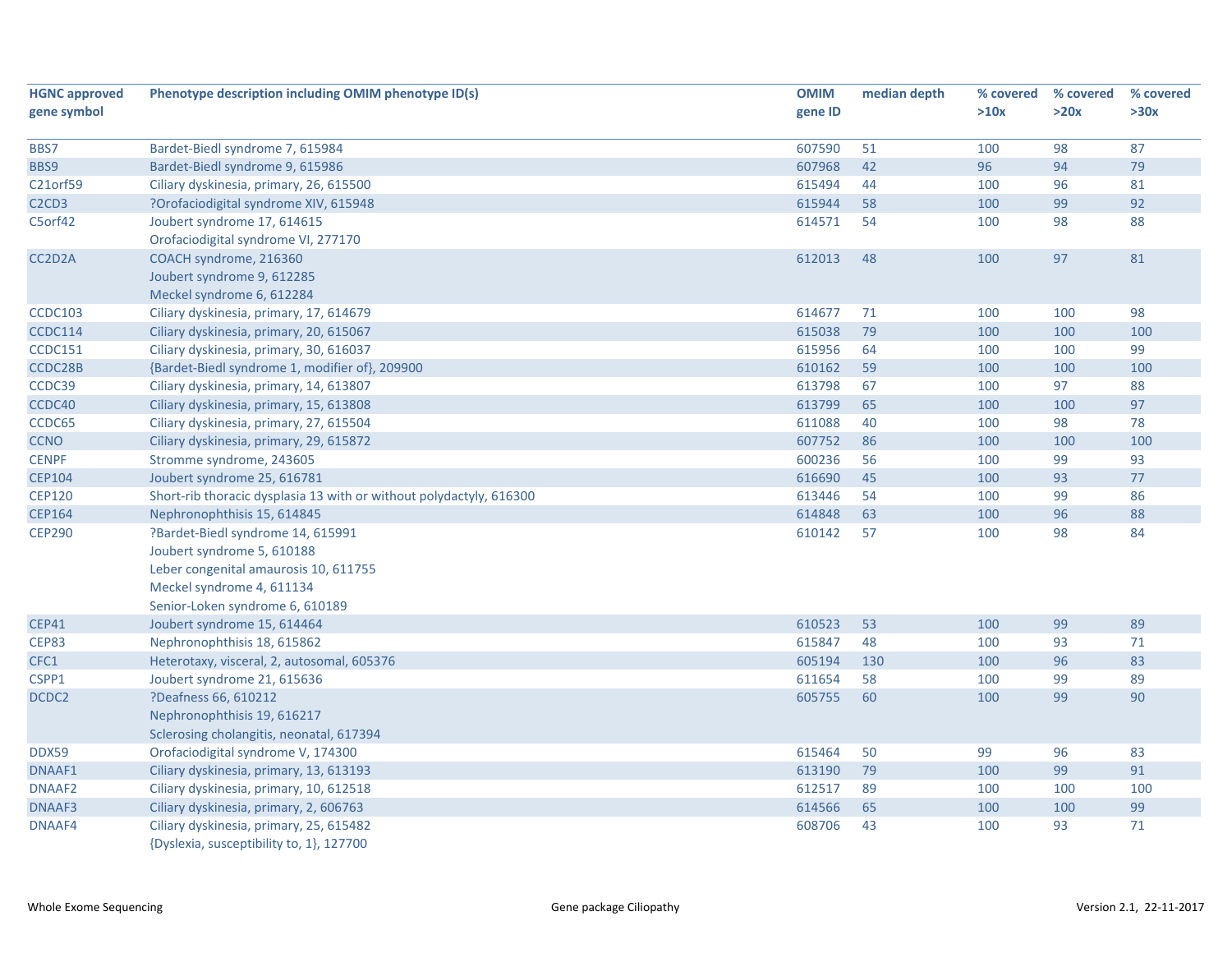| <b>HGNC approved</b> | Phenotype description including OMIM phenotype ID(s)                           | <b>OMIM</b> | median depth | % covered | % covered | % covered |
|----------------------|--------------------------------------------------------------------------------|-------------|--------------|-----------|-----------|-----------|
| gene symbol          |                                                                                | gene ID     |              | >10x      | >20x      | >30x      |
|                      |                                                                                |             |              |           |           |           |
| DNAAF5               | Ciliary dyskinesia, primary, 18, 614874                                        | 614864      | 64           | 92        | 84        | 77        |
| DNAH11               | Ciliary dyskinesia, primary, 7, with or without situs inversus, 611884         | 603339      | 54           | 100       | 98        | 87        |
| DNAH5                | Ciliary dyskinesia, primary, 3, with or without situs inversus, 608644         | 603335      | 51           | 100       | 98        | 85        |
| DNAI1                | Ciliary dyskinesia, primary, 1, with or without situs inversus, 244400         | 604366      | 58           | 100       | 98        | 92        |
| DNAI <sub>2</sub>    | Ciliary dyskinesia, primary, 9, with or without situs inversus, 612444         | 605483      | 75           | 100       | 100       | 98        |
| DNAJB13              | Ciliary dyskinesia, primary, 34, 617091                                        | 610263      | 55           | 100       | 100       | 91        |
| DNAL1                | Ciliary dyskinesia, primary, 16, 614017                                        | 610062      | 55           | 100       | 100       | 90        |
| DNHD1                | No OMIM phenotype                                                              | 617277      | 81           | 100       | 100       | 99        |
| DRC1                 | Ciliary dyskinesia, primary, 21, 615294                                        | 615288      | 58           | 100       | 99        | 87        |
| DYNC2H1              | Short-rib thoracic dysplasia 3 with or without polydactyly, 613091             | 603297      | 53           | 100       | 97        | 82        |
| <b>EVC</b>           | Ellis-van Creveld syndrome, 225500                                             | 604831      | 62           | 96        | 94        | 92        |
|                      | ?Weyers acrofacial dysostosis, 193530                                          |             |              |           |           |           |
| EVC <sub>2</sub>     | Ellis-van Creveld syndrome, 225500                                             | 607261      | 55           | 100       | 97        | 90        |
|                      | Weyers acrofacial dysostosis, 193530                                           |             |              |           |           |           |
| EXOC8                | No OMIM phenotype                                                              | 615283      | 84           | 100       | 100       | 100       |
| <b>FLNC</b>          | Cardiomyopathy, familial hypertrophic, 26                                      | 102565      | 90           | 100       | 100       | 100       |
|                      | Cardiomyopathy, familial restrictive 5, 617047                                 |             |              |           |           |           |
|                      | Myopathy, distal, 4, 614065                                                    |             |              |           |           |           |
|                      | Myopathy, myofibrillar, 5, 609524                                              |             |              |           |           |           |
| FOXH1                | No OMIM phenotype                                                              | 603621      | 75           | 100       | 100       | 100       |
| GAS8                 | Ciliary dyskinesia, primary, 33, 616726                                        | 605178      | 59           | 100       | 97        | 90        |
| GDF1                 | Double-outlet right ventricle, 217095                                          | 602880      | 40           | 100       | 90        | 65        |
|                      | Right atrial isomerism, 208530                                                 |             |              |           |           |           |
|                      | Tetralogy of Fallot, 187500                                                    |             |              |           |           |           |
|                      | Transposition of great arteries, dextro-looped 3, 613854                       |             |              |           |           |           |
| GLIS2                | Nephronophthisis 7, 611498                                                     | 608539      | 61           | 100       | 100       | 93        |
| <b>HYDIN</b>         | Ciliary dyskinesia, primary, 5, 608647                                         | 610812      | 45           | 100       | 91        | 71        |
| HYLS1                | Hydrolethalus syndrome, 236680                                                 | 610693      | 57           | 100       | 100       | 100       |
| <b>IFT122</b>        | Cranioectodermal dysplasia 1, 218330                                           | 606045      | 72           | 100       | 100       | 95        |
| <b>IFT140</b>        | Short-rib thoracic dysplasia 9 with or without polydactyly, 266920             | 614620      | 70           | 100       | 97        | 91        |
| <b>IFT172</b>        | Retinitis pigmentosa 71, 616394                                                | 607386      | 52           | 100       | 98        | 82        |
|                      | Short-rib thoracic dysplasia 10 with or without polydactyly, 615630            |             |              |           |           |           |
| IFT <sub>27</sub>    | ?Bardet-Biedl syndrome 19, 615996                                              | 615870      | 54           | 100       | 100       | 96        |
| IFT43                | Cranioectodermal dysplasia 3, 614099                                           | 614068      | 54           | 100       | 100       | 92        |
| IFT80                | Short-rib thoracic dysplasia 2 with or without polydactyly, 611263             | 611177      | 50           | 100       | 93        | 75        |
| <b>INPP5E</b>        | Joubert syndrome 1, 213300                                                     | 613037      | 80           | 100       | 100       | 96        |
|                      | Mental retardation, truncal obesity, retinal dystrophy, and micropenis, 610156 |             |              |           |           |           |
| <b>INVS</b>          | Nephronophthisis 2, infantile, 602088                                          | 243305      | 56           | 100       | 98        | 89        |
|                      |                                                                                |             |              |           |           |           |
| IQCB1                | Senior-Loken syndrome 5, 609254                                                | 609237      | 42           | 100       | 89        | 67        |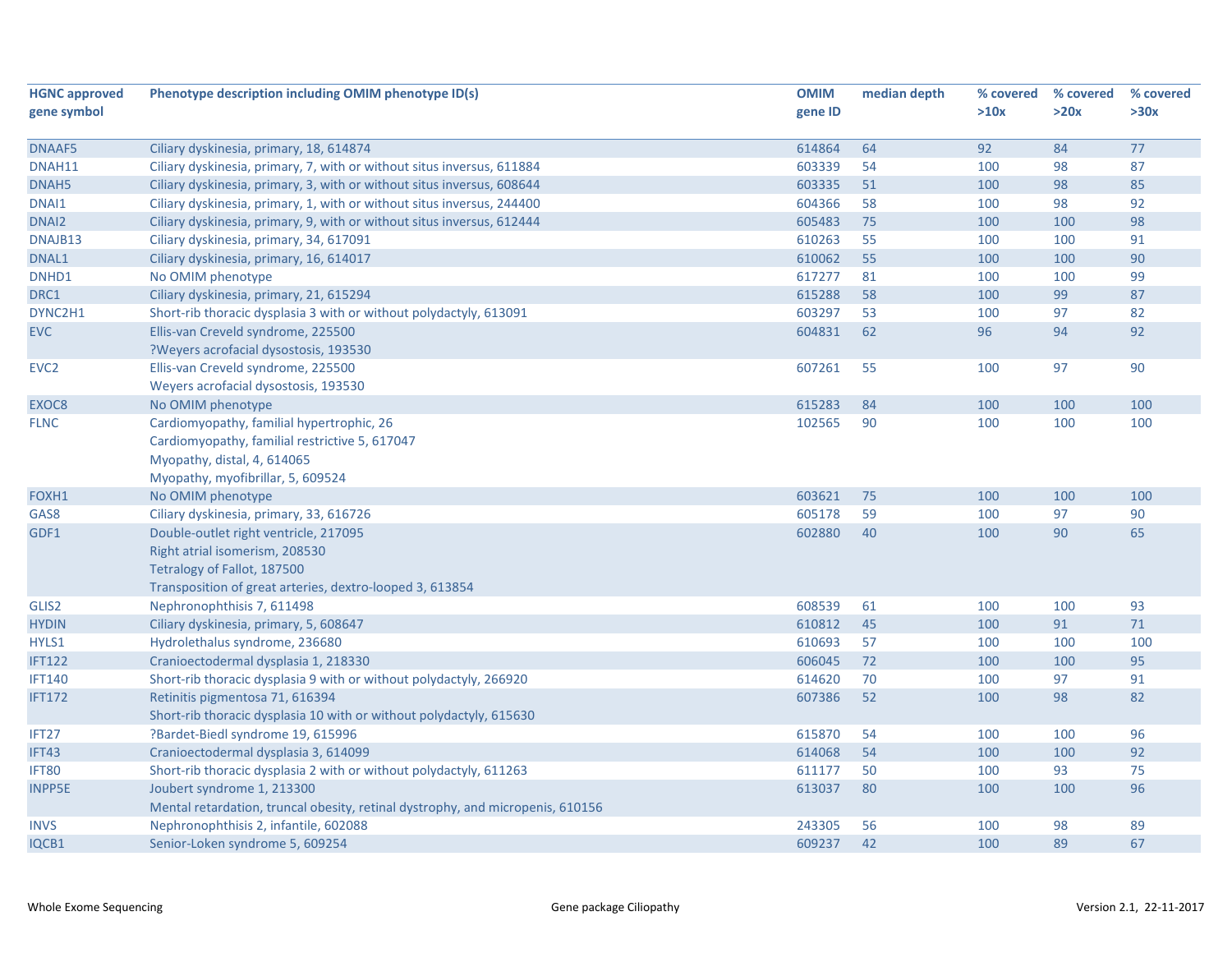| <b>HGNC approved</b> | Phenotype description including OMIM phenotype ID(s)               | <b>OMIM</b> | median depth | % covered | % covered | % covered |
|----------------------|--------------------------------------------------------------------|-------------|--------------|-----------|-----------|-----------|
| gene symbol          |                                                                    | gene ID     |              | >10x      | >20x      | >30x      |
|                      |                                                                    |             |              |           |           |           |
| <b>KIAA0586</b>      | Joubert syndrome 23, 616490                                        | 610178      | 54           | 100       | 96        | 86        |
|                      | Short-rib thoracic dysplasia 14 with polydactyly, 616546           |             |              |           |           |           |
| KIF14                | ?Meckel syndrome 12, 616258                                        | 611279      | 59           | 100       | 96        | 82        |
| KIF7                 | Acrocallosal syndrome, 200990                                      | 611254      | 66           | 99        | 95        | 89        |
|                      | ?Al-Gazali-Bakalinova syndrome, 607131                             |             |              |           |           |           |
|                      | ?Hydrolethalus syndrome 2, 614120                                  |             |              |           |           |           |
|                      | Joubert syndrome 12, 200990                                        |             |              |           |           |           |
| LCA5                 | Leber congenital amaurosis 5, 604537                               | 611408      | 63           | 100       | 100       | 97        |
| LEFTY2               | Left-right axis malformations                                      | 601877      | 87           | 100       | 100       | 100       |
| LRRC6                | Ciliary dyskinesia, primary, 19, 614935                            | 614930      | 58           | 100       | 98        | 83        |
| LZTFL1               | Bardet-Biedl syndrome 17, 615994                                   | 606568      | 57           | 100       | 98        | 83        |
| <b>MKKS</b>          | Bardet-Biedl syndrome 6, 605231                                    | 604896      | 59           | 100       | 100       | 99        |
|                      | McKusick-Kaufman syndrome, 236700                                  |             |              |           |           |           |
| MKS1                 | Bardet-Biedl syndrome 13, 615990                                   | 609883      | 81           | 100       | 100       | 97        |
|                      | Joubert syndrome 28, 617121                                        |             |              |           |           |           |
|                      | Meckel syndrome 1, 249000                                          |             |              |           |           |           |
| NEK1                 | Short-rib thoracic dysplasia 6 with or without polydactyly, 263520 | 604588      | 45           | 100       | 95        | 75        |
| NEK8                 | ?Nephronophthisis 9, 613824                                        | 609799      | 92           | 100       | 100       | 100       |
|                      | ?Renal-hepatic-pancreatic dysplasia 2, 615415                      |             |              |           |           |           |
| NME8                 | Ciliary dyskinesia, primary, 6, 610852                             | 607421      | 50           | 100       | 98        | 83        |
| <b>NODAL</b>         | Heterotaxy, visceral, 5, 270100                                    | 601265      | 79           | 100       | 100       | 100       |
| NPHP1                | Joubert syndrome 4, 609583                                         | 607100      | 39           | 100       | 92        | 67        |
|                      | Nephronophthisis 1, juvenile, 256100                               |             |              |           |           |           |
|                      | Senior-Loken syndrome-1, 266900                                    |             |              |           |           |           |
| NPHP3                | Meckel syndrome 7, 267010                                          | 608002      | 47           | 100       | 97        | 82        |
|                      | Nephronophthisis 3, 604387                                         |             |              |           |           |           |
|                      | Renal-hepatic-pancreatic dysplasia 1, 208540                       |             |              |           |           |           |
| NPHP4                | Nephronophthisis 4, 606966                                         | 607215      | 67           | 100       | 100       | 98        |
|                      | Senior-Loken syndrome 4, 606996                                    |             |              |           |           |           |
| <b>OCRL</b>          | Dent disease 2, 300555                                             | 300535      | 36           | 100       | 92        | 67        |
|                      | Lowe syndrome, 309000                                              |             |              |           |           |           |
| OFD1                 | Joubert syndrome 10, 300804                                        | 300170      | 42           | 100       | 97        | 81        |
|                      | Orofaciodigital syndrome I, 311200                                 |             |              |           |           |           |
|                      | ?Retinitis pigmentosa 23, 300424                                   |             |              |           |           |           |
|                      | Simpson-Golabi-Behmel syndrome, type 2, 300209                     |             |              |           |           |           |
| PDE6D                | ?Joubert syndrome 22, 615665                                       | 602676      | 52           | 100       | 100       | 99        |
| PKD1                 | Polycystic kidney disease, adult type I, 173900                    | 601313      | 69           | 97        | 94        | 88        |
| PKD <sub>2</sub>     | Polycystic kidney disease 2, 613095                                | 173910      | 45           | 100       | 96        | 72        |
| PKHD1                | Polycystic kidney and hepatic disease, 263200                      | 606702      | 58           | 100       | 98        | 89        |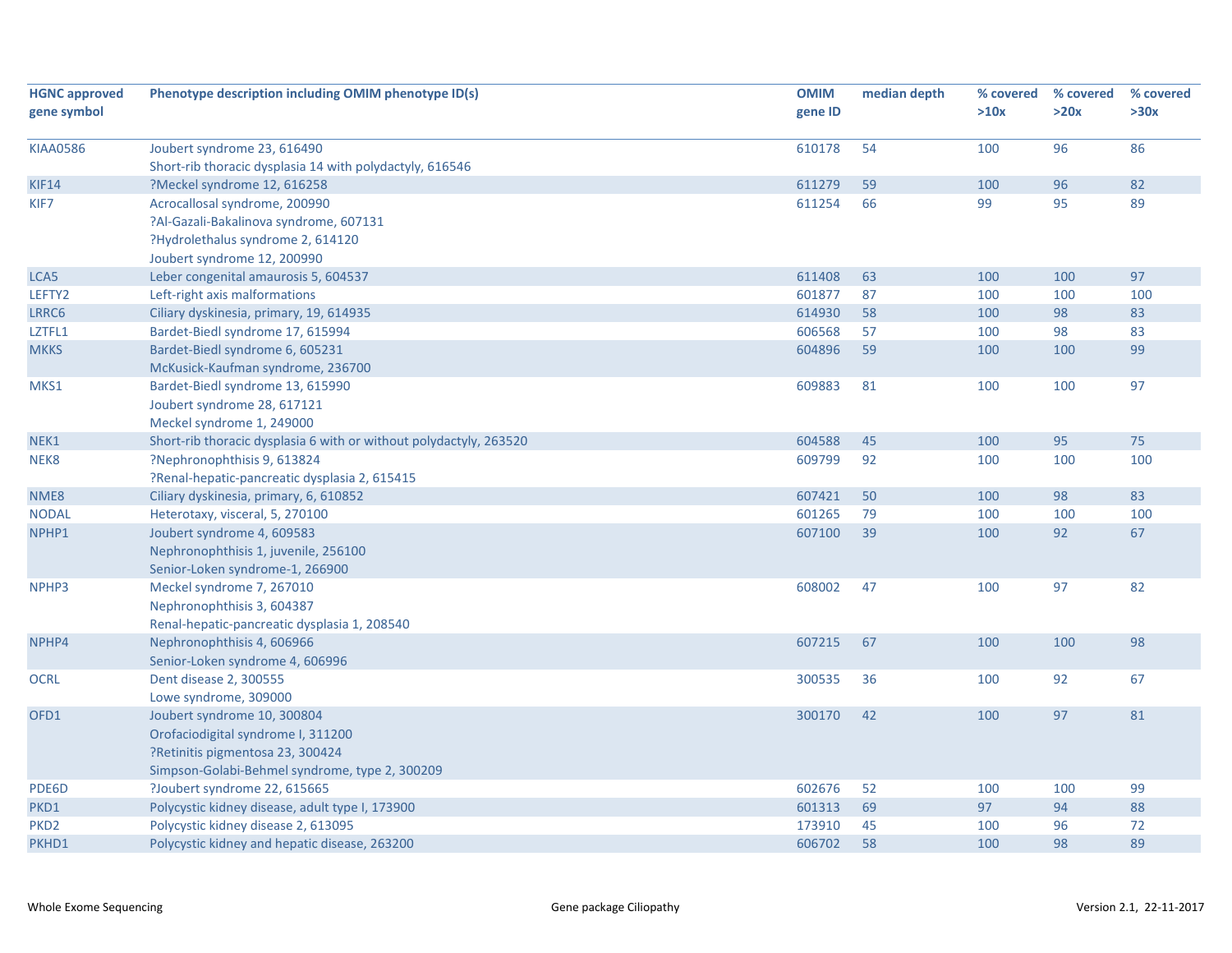| <b>HGNC approved</b> | Phenotype description including OMIM phenotype ID(s)                          | <b>OMIM</b> | median depth | % covered | % covered | % covered |
|----------------------|-------------------------------------------------------------------------------|-------------|--------------|-----------|-----------|-----------|
| gene symbol          |                                                                               | gene ID     |              | >10x      | >20x      | >30x      |
|                      |                                                                               |             |              |           |           |           |
| POC1A                | Short stature, onychodysplasia, facial dysmorphism, and hypotrichosis, 614813 | 614783      | 55           | 100       | 100       | 98        |
| RPGRIP1              | Cone-rod dystrophy 13, 608194                                                 | 605446      | 59           | 100       | 98        | 86        |
|                      | Leber congenital amaurosis 6, 613826                                          |             |              |           |           |           |
| RPGRIP1L             | COACH syndrome, 216360                                                        | 610937      | 47           | 97        | 94        | 77        |
|                      | Joubert syndrome 7, 611560                                                    |             |              |           |           |           |
|                      | Meckel syndrome 5, 611561                                                     |             |              |           |           |           |
| RSPH1                | Ciliary dyskinesia, primary, 24, 615481                                       | 609314      | 45           | 100       | 96        | 79        |
| RSPH3                | Ciliary dyskinesia, primary, 32, 616481                                       | 615876      | 72           | 100       | 98        | 91        |
| RSPH4A               | Ciliary dyskinesia, primary, 11, 612649                                       | 612647      | 73           | 100       | 100       | 96        |
| RSPH9                | Ciliary dyskinesia, primary, 12, 612650                                       | 612648      | 85           | 100       | 100       | 99        |
| SCLT1                | No OMIM phenotype                                                             | 611399      | 40           | 100       | 95        | 72        |
| SDCCAG8              | Bardet-Biedl syndrome 16, 615993                                              | 613524      | 66           | 100       | 99        | 87        |
|                      | Senior-Loken syndrome 7, 613615                                               |             |              |           |           |           |
| SPAG1                | Ciliary dyskinesia, primary, 28, 615505                                       | 603395      | 45           | 100       | 95        | 73        |
| SPATA7               | Leber congenital amaurosis 3, 604232                                          | 609868      | 51           | 100       | 98        | 89        |
|                      | Retinitis pigmentosa, juvenile, 604232                                        |             |              |           |           |           |
| <b>TBC1D32</b>       | No OMIM phenotype                                                             | 615867      | 45           | 100       | 96        | 76        |
| TCTN1                | Joubert syndrome 13, 614173                                                   | 609863      | 61           | 100       | 99        | 88        |
| TCTN <sub>2</sub>    | Joubert syndrome 24, 616654                                                   | 613846      | 60           | 100       | 98        | 90        |
|                      | ?Meckel syndrome 8, 613885                                                    |             |              |           |           |           |
| TCTN3                | Joubert syndrome 18, 614815                                                   | 613847      | 50           | 100       | 99        | 90        |
|                      | Orofaciodigital syndrome IV, 258860                                           |             |              |           |           |           |
| <b>TMEM138</b>       | Joubert syndrome 16, 614465                                                   | 614459      | 38           | 100       | 100       | 87        |
| <b>TMEM216</b>       | Joubert syndrome 2, 608091                                                    | 613277      | 61           | 100       | 99        | 76        |
|                      | Meckel syndrome 2, 603194                                                     |             |              |           |           |           |
| <b>TMEM231</b>       | Joubert syndrome 20, 614970                                                   | 614949      | 71           | 100       | 100       | 90        |
|                      | Meckel syndrome 11, 615397                                                    |             |              |           |           |           |
| <b>TMEM237</b>       | Joubert syndrome 14, 614424                                                   | 614423      | 38           | 100       | 90        | 69        |
| TMEM67               | {Bardet-Biedl syndrome 14, modifier of}, 615991                               | 609884      | 58           | 100       | 98        | 82        |
|                      | COACH syndrome, 216360                                                        |             |              |           |           |           |
|                      | Joubert syndrome 6, 610688                                                    |             |              |           |           |           |
|                      | Meckel syndrome 3, 607361                                                     |             |              |           |           |           |
|                      | Nephronophthisis 11, 613550                                                   |             |              |           |           |           |
| TRIM32               | ?Bardet-Biedl syndrome 11, 615988                                             | 602290      | 86           | 100       | 100       | 100       |
|                      | Muscular dystrophy, limb-girdle, type 2H, 254110                              |             |              |           |           |           |
| TTBK2                | Spinocerebellar ataxia 11, 604432                                             | 611695      | 59           | 100       | 100       | 95        |
| TTC21B               | Nephronophthisis 12, 613820                                                   | 612014      | 56           | 100       | 97        | 84        |
|                      | Short-rib thoracic dysplasia 4 with or without polydactyly, 613819            |             |              |           |           |           |